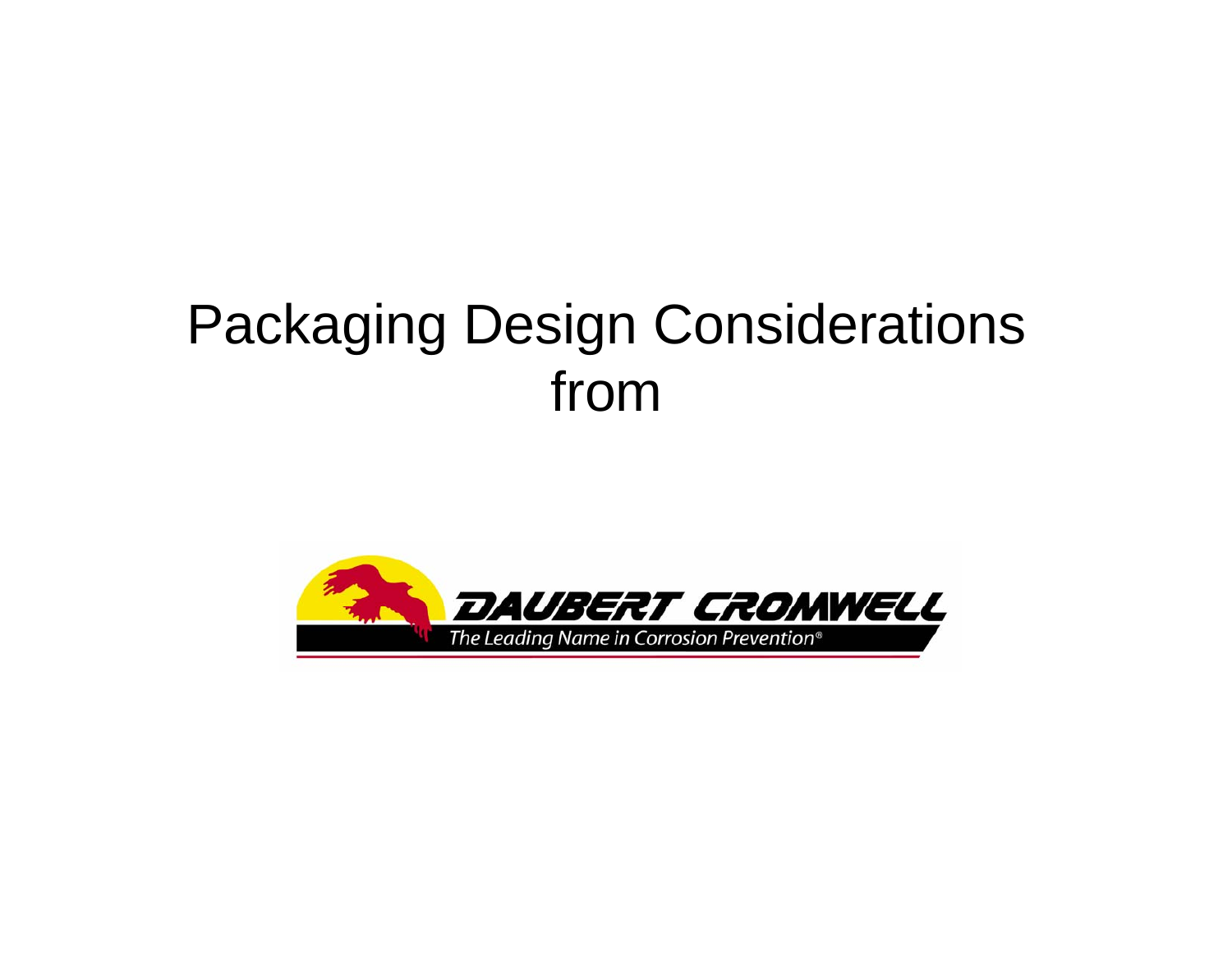# **Packaging Design Criteria**

- Type of metals in need of protection
- Length of protection required
- Domestic or export
- Climate conditions
- Size and weight of product
- Value of the product
- Current packaging requirements
	- $\bullet$ **Handling**
	- Automatic or manual
- Chemical or oil residue on the metal
- Processing and cleaning methods
- Packing station location relative to other processes



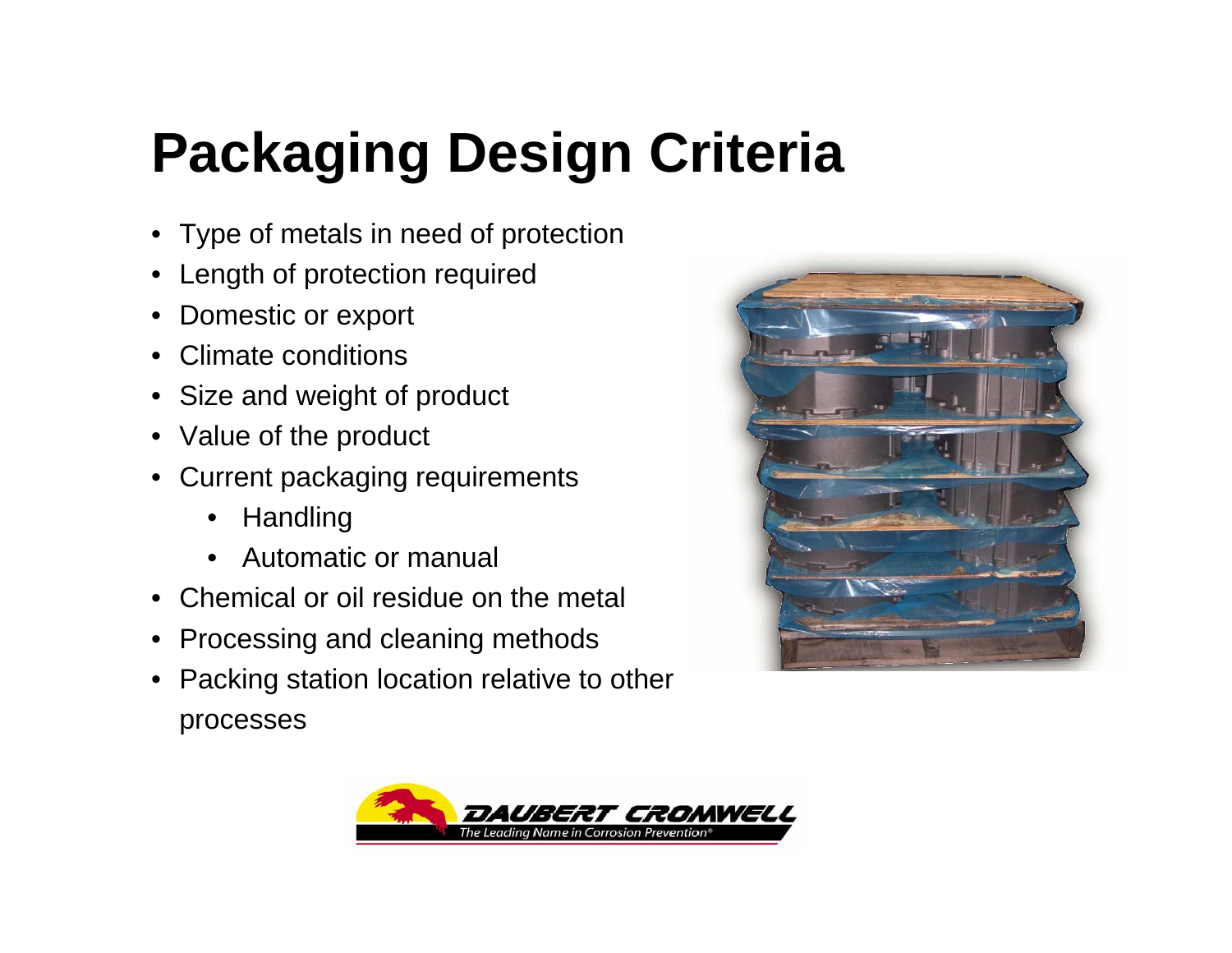

**Coverage** 1 square surface area of paper / film for every 3 square surface area of metal Or 1 square surface area of paper / film for every 1 cubic :  $\begin{array}{c} \begin{array}{c} \begin{array}{c} \end{array} \\ \begin{array}{c} \end{array} \end{array}$  area being protected

- •Daubert Cromwell VCI works well through water and humidity.
- •An excellent compliment to R-P oils.

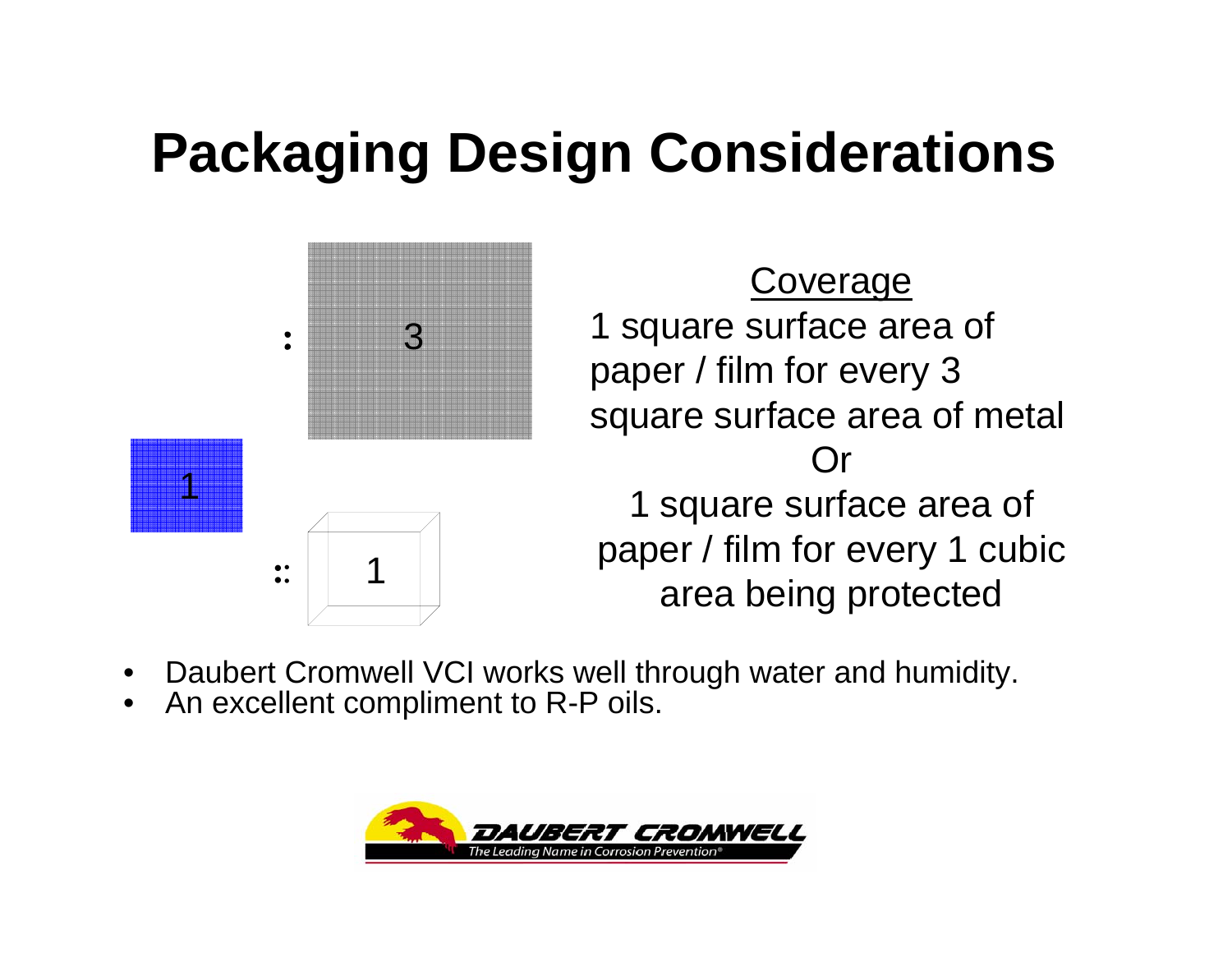#### **Example: Brake Discs or Clutch Plate Bulk Packaging**

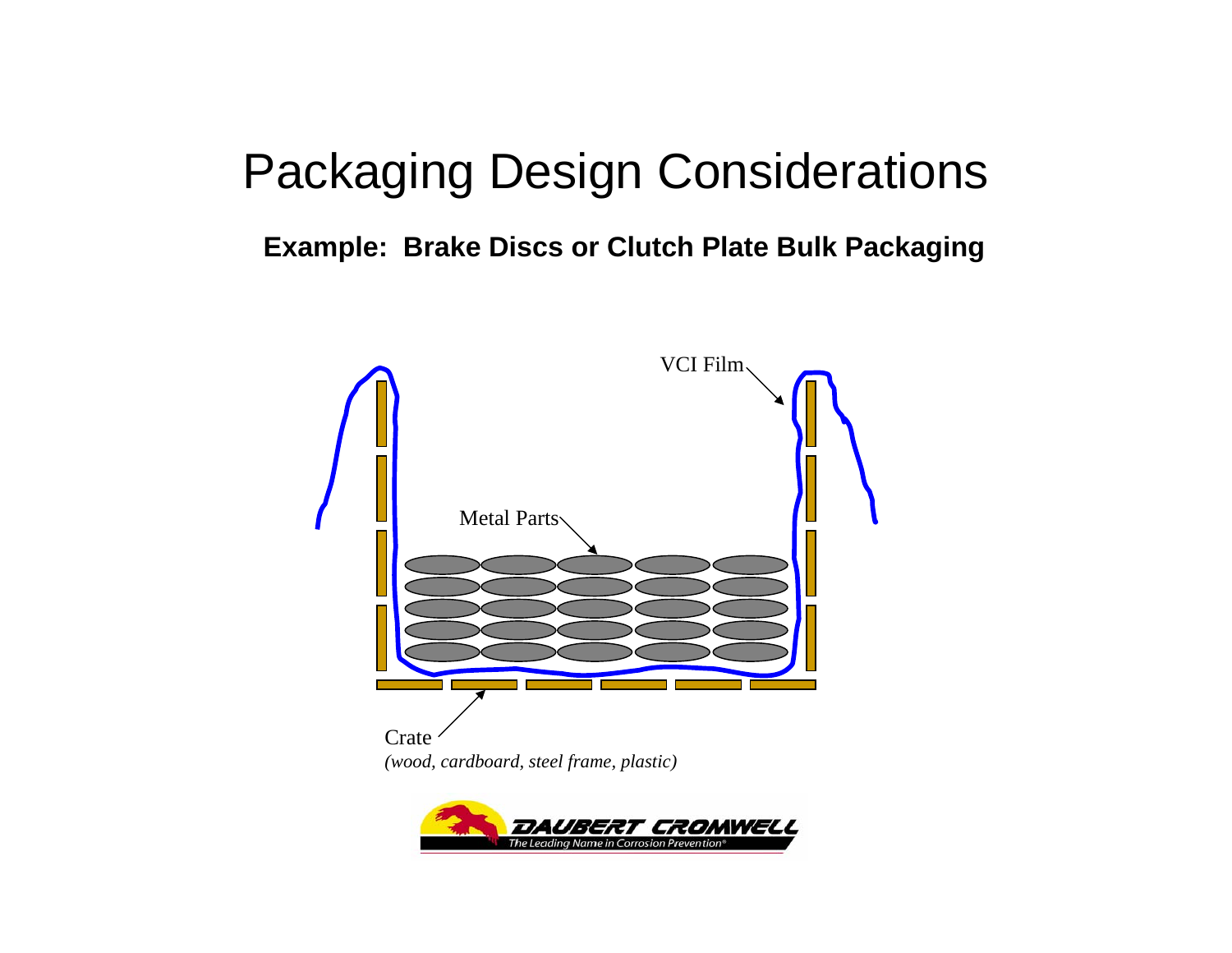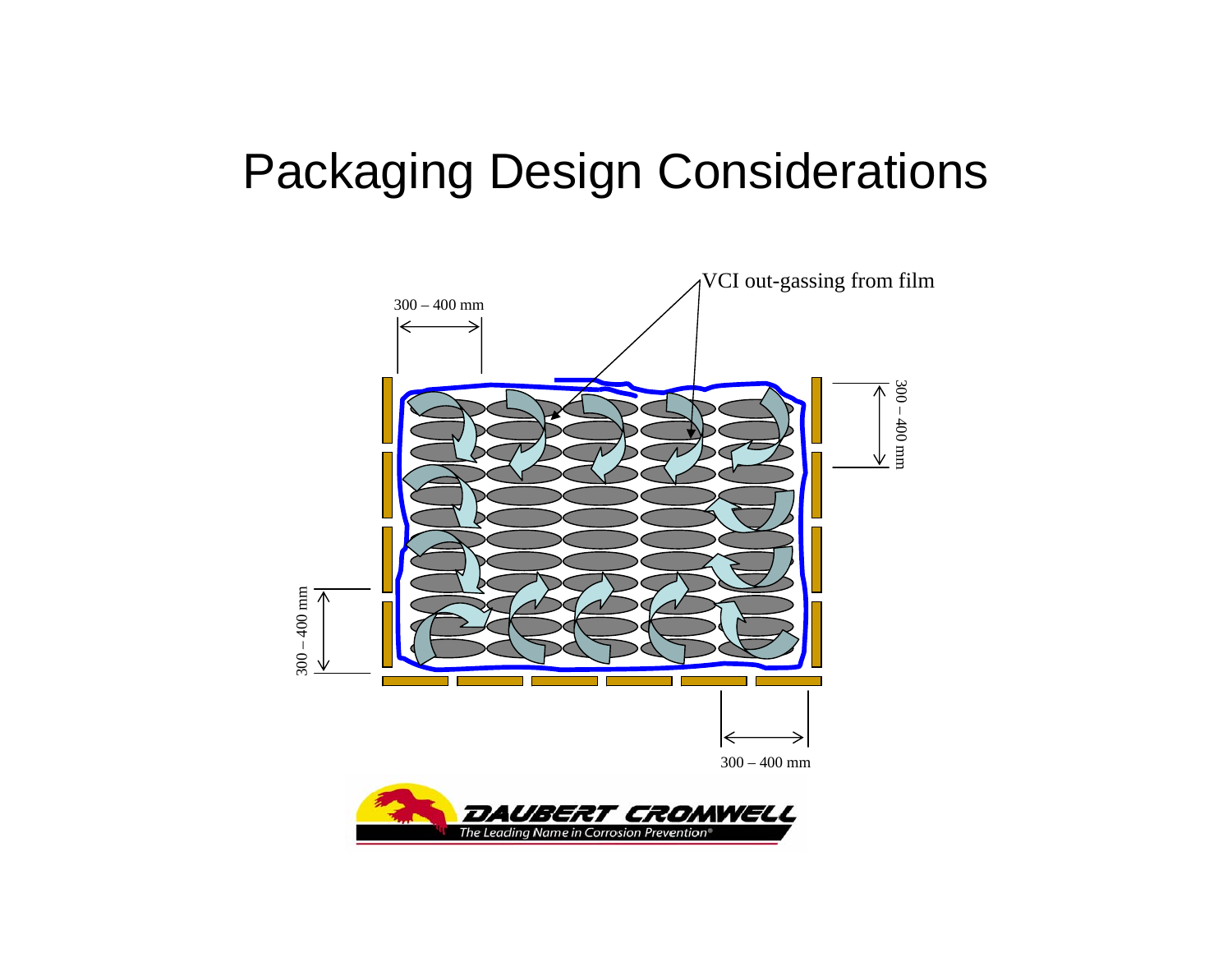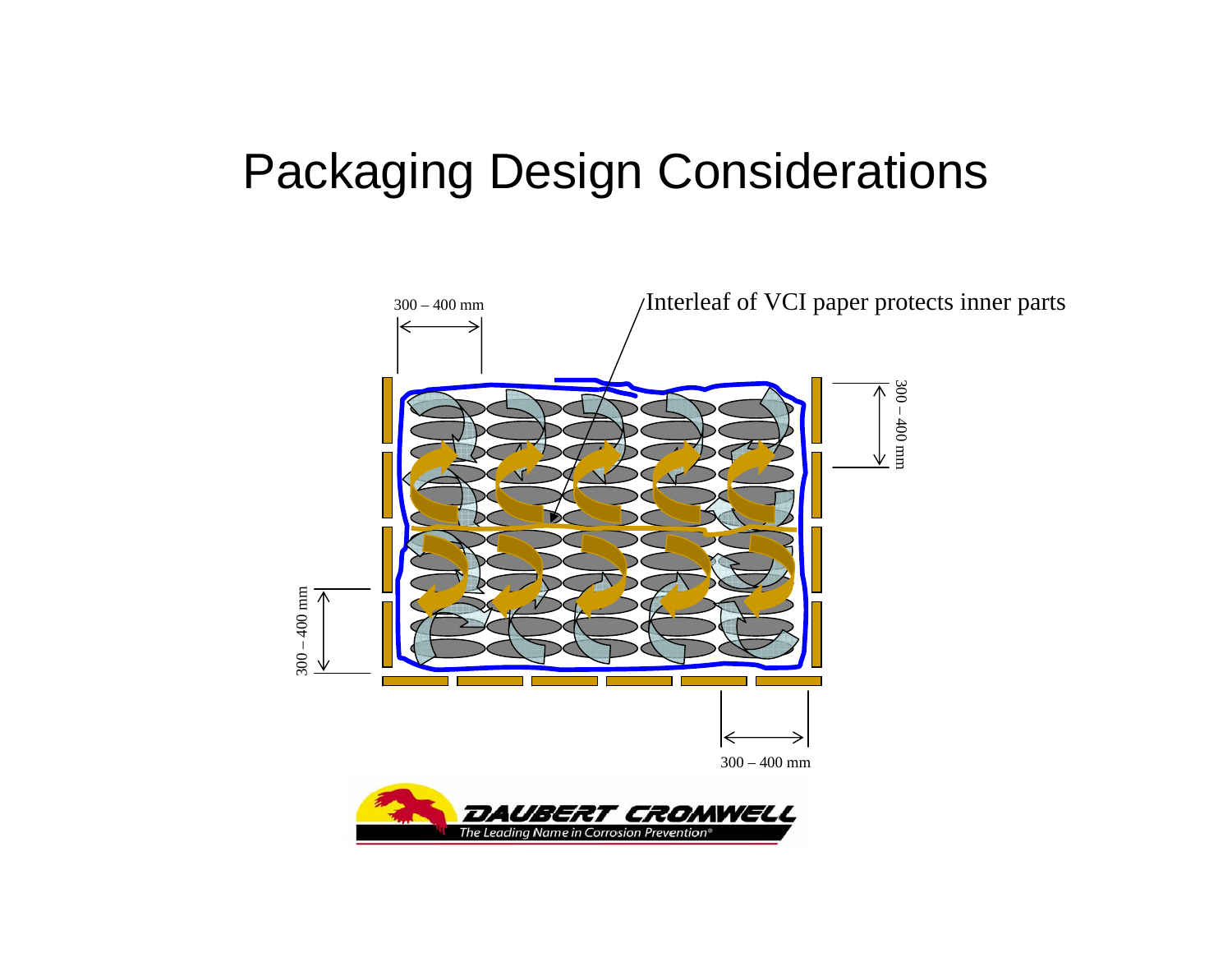**Example: Packaging large stampings**



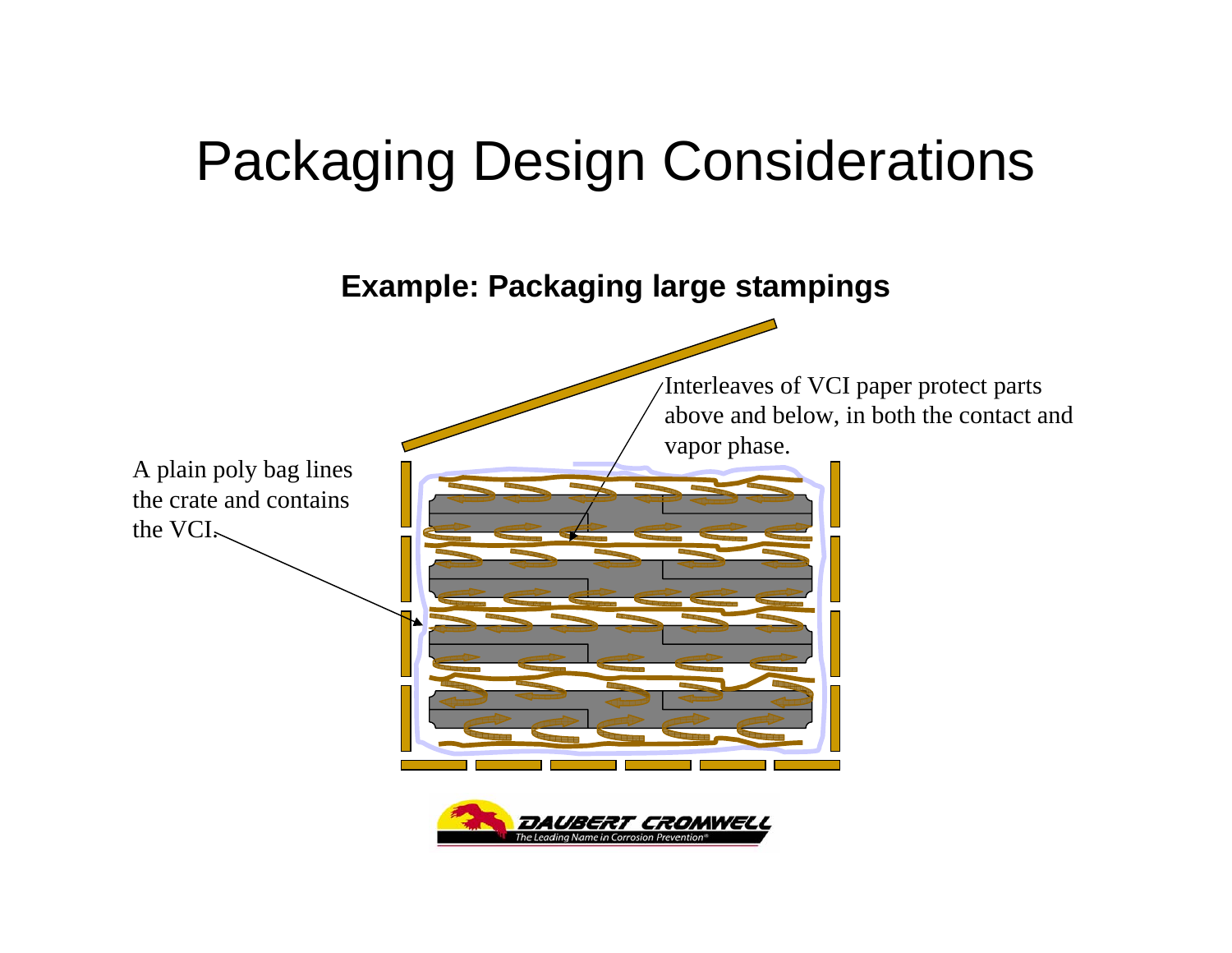**Example: Packaging of large stampings**

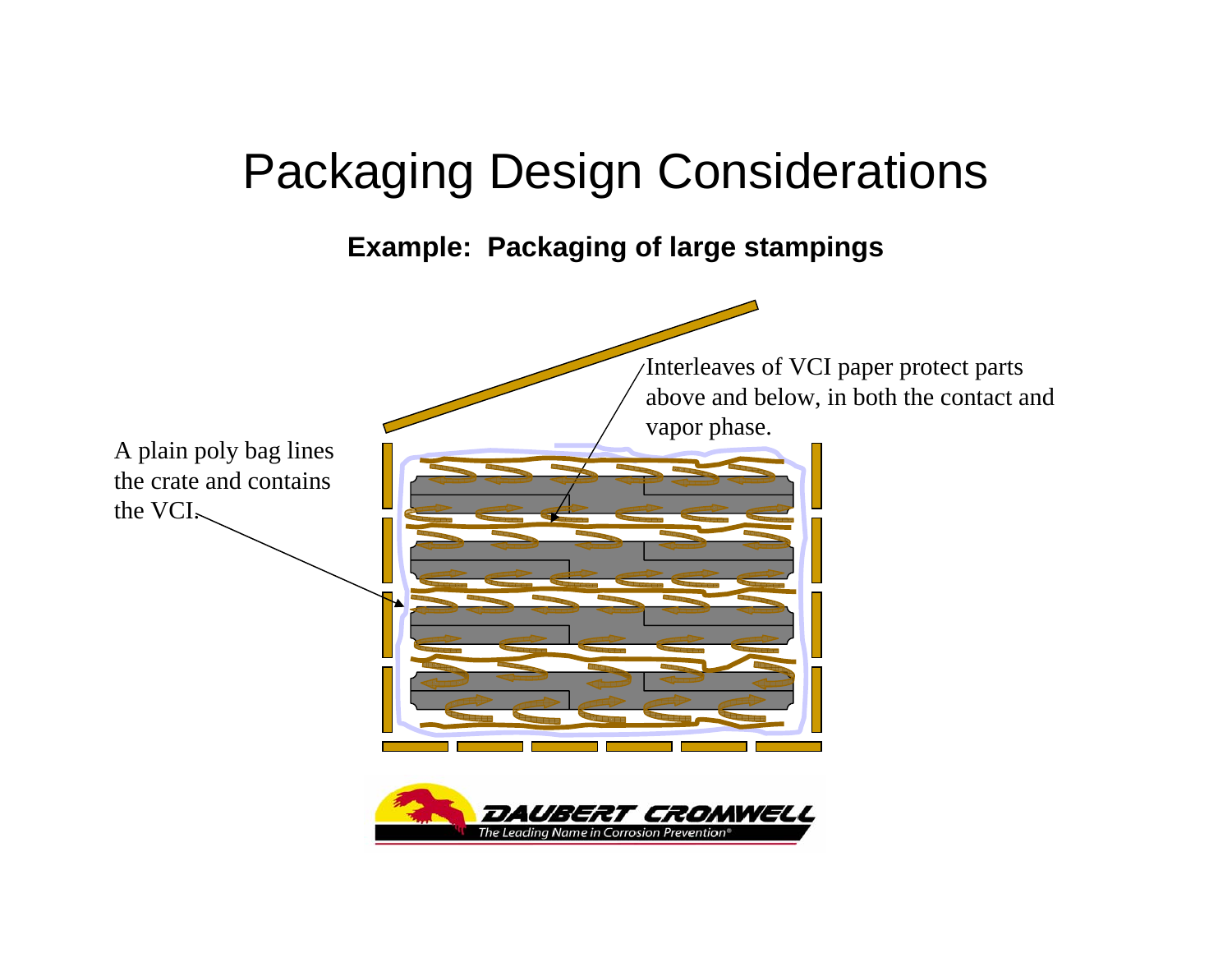#### **Example: Electric Motor Housings and Assemblies**

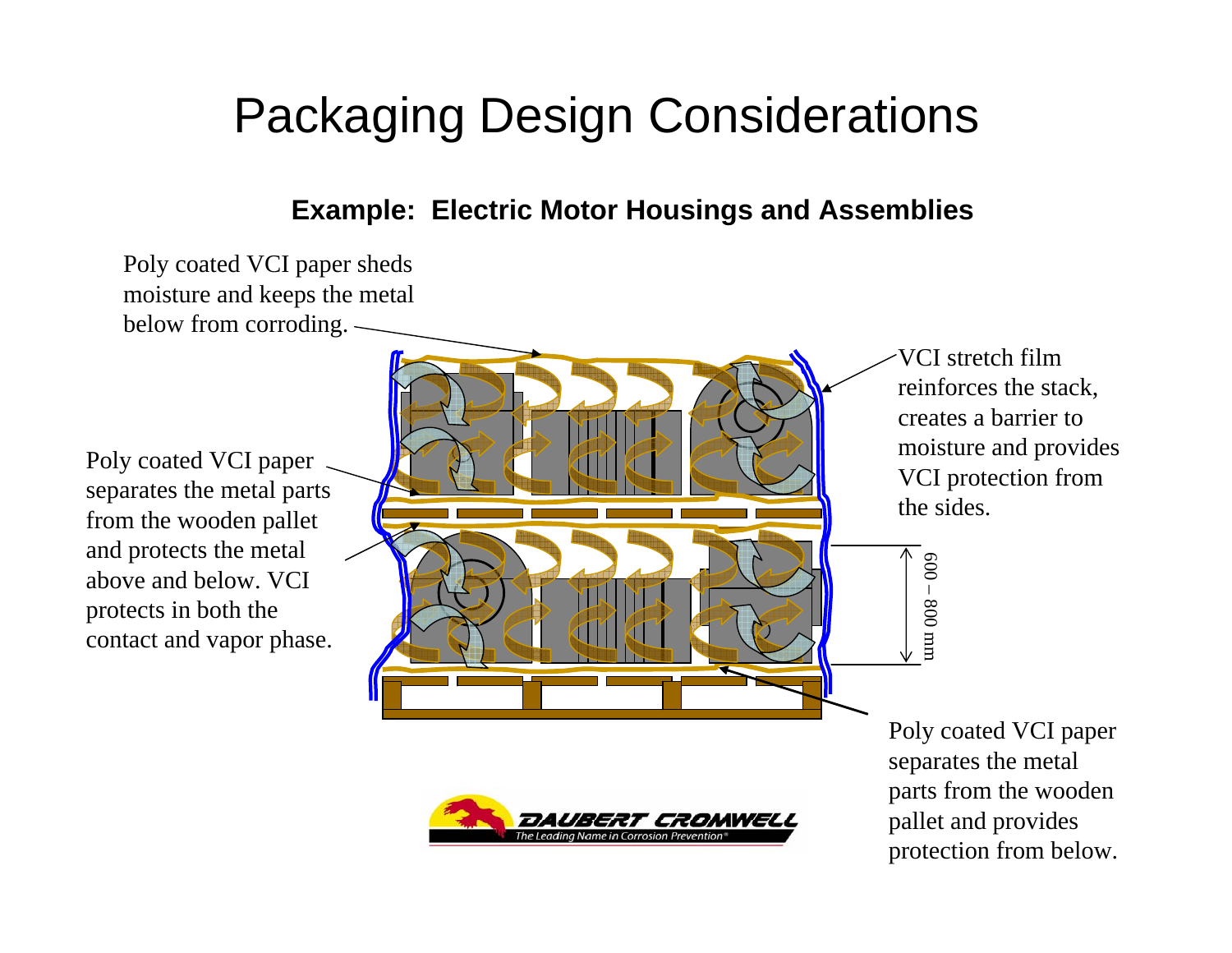**Protection for bulk packaging small parts**



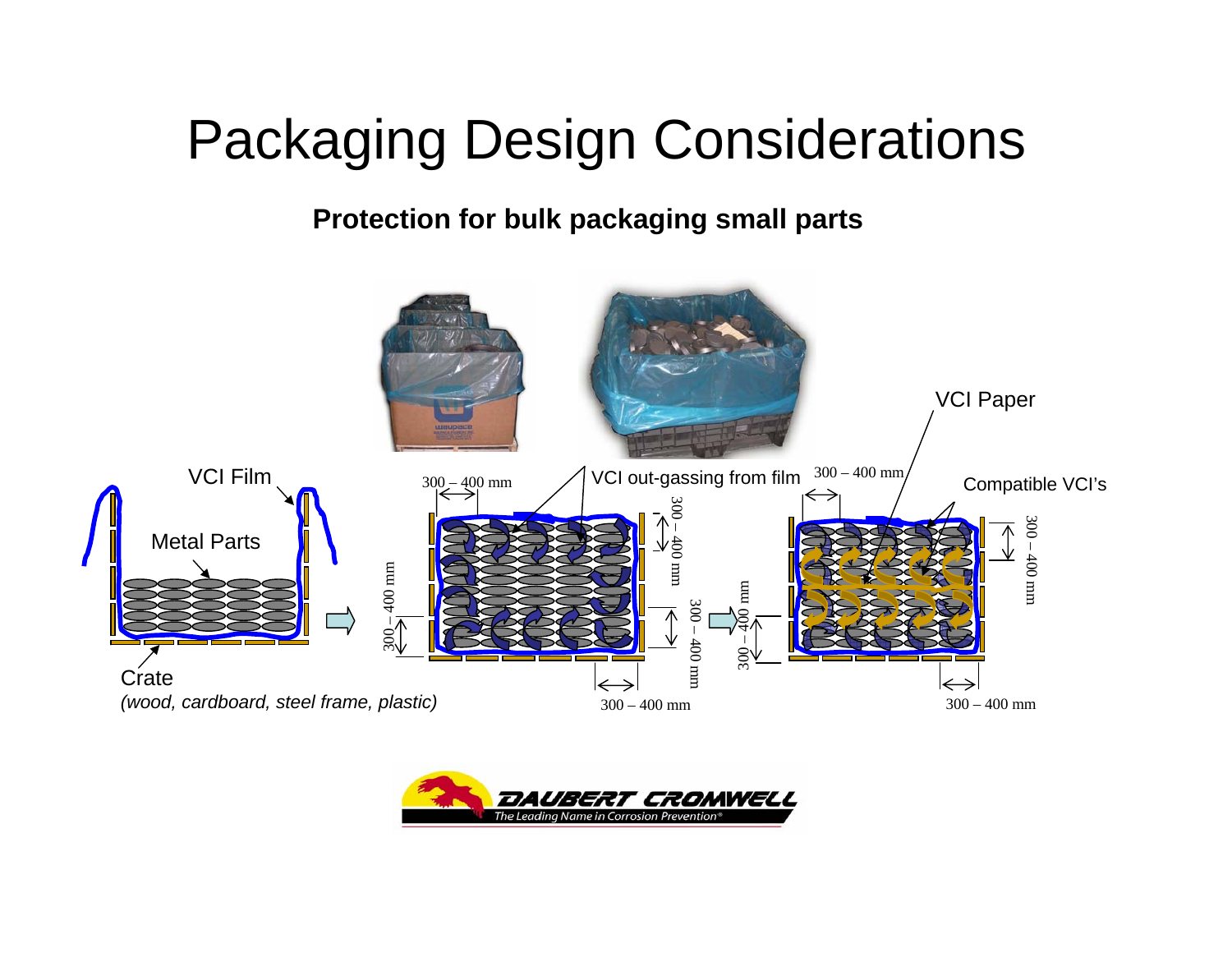Protection during shipping and storage

Crating material (especially wood and corrugated) is often the source of contaminants causing corrosion.

VCI film as a barrier between it and the metal is recommended.



Desiccant pouch provides passive and *poor corrosion protection* in harsh packing and shipping conditions.

VCI paper, with its active corrosion protection, is superior to the passive protection provided by desiccants such as silica gel.



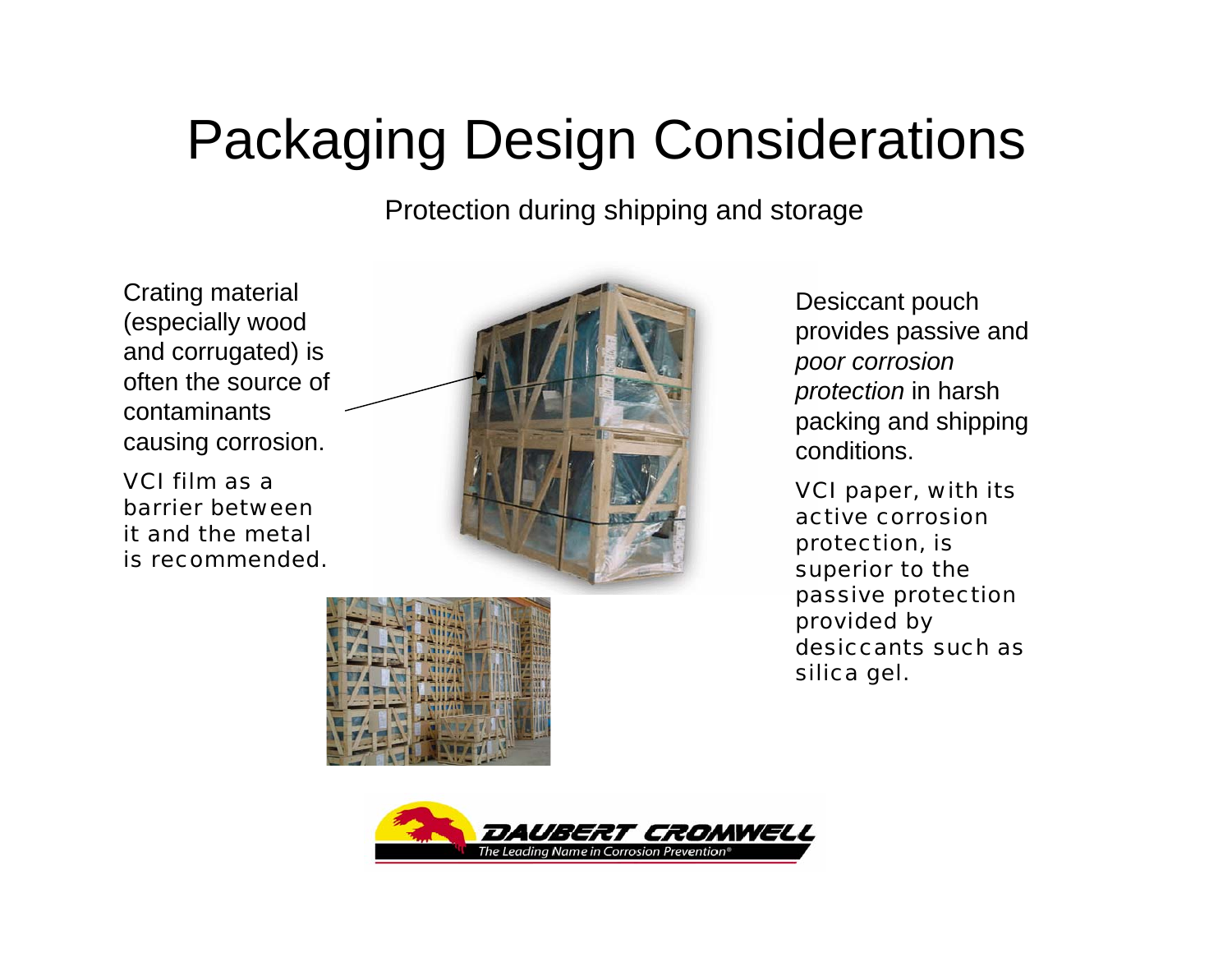#### **Protecting high value assets shipping overseas**

1. Place barrier material and VCI film over pallet





2. Place engine on pallet, barrier material and VCI Poly





4. Heat seal barrier material

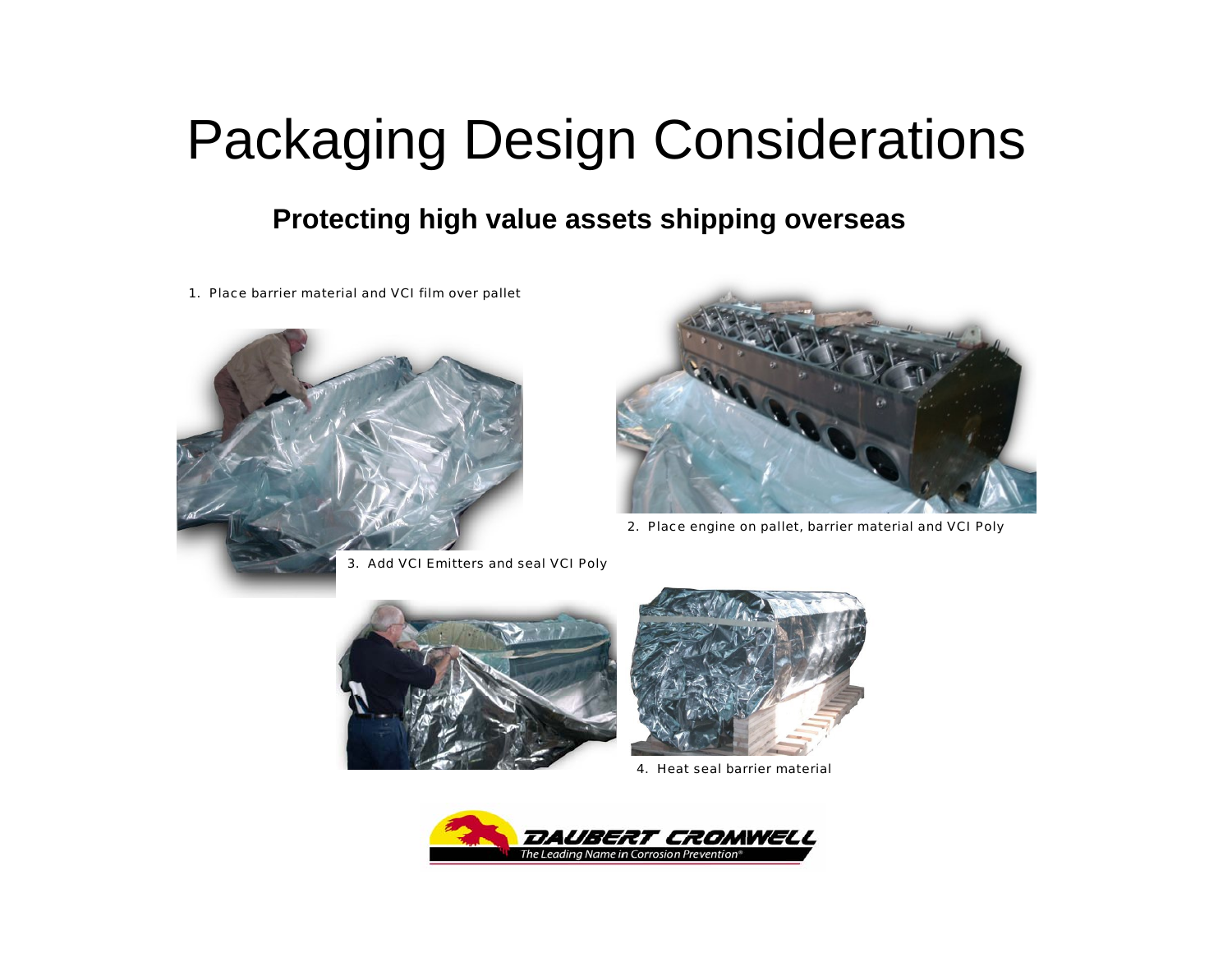**Protecting wheels stacked on pallet: Use VCI Poly and Paper**

#### Paper

#### Protek Wrap

(PW32) 48"x48" sheets provide protection at each layer



*VCI out-gassing from paper*

*VCI out-gassing from poly*



Poly Outer Wrap Option #1: Premium Metal-Guard or Clear Pak® stretch film protects against corrosion and oxidation inside; provides a barrier against outside contamination and moisture.

Option #2: Premium-Metal-Guard or Ferro-Film bag cover (shroud) pallet provides additional protection over the VCI stretch.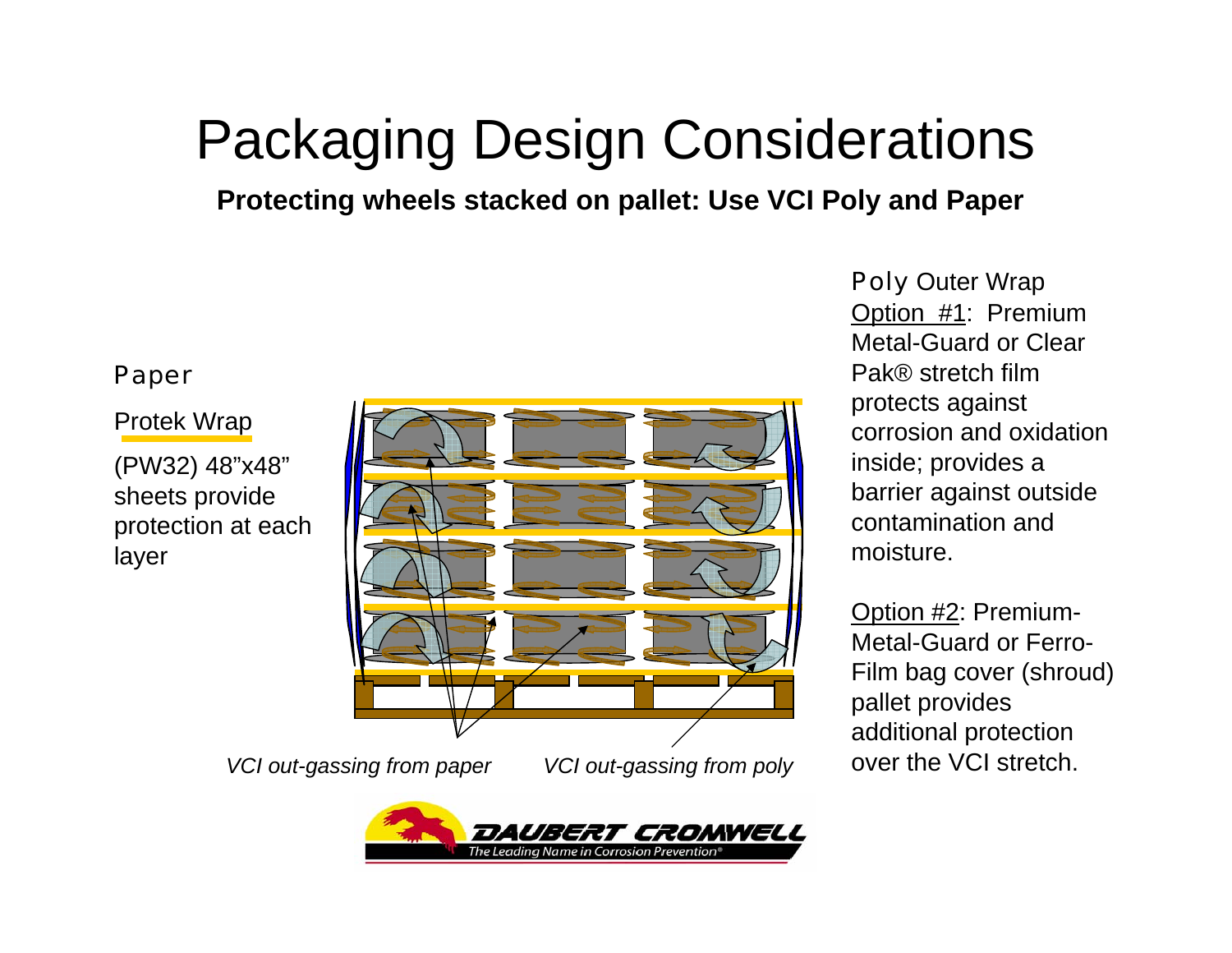#### **Protecting Individually Wrapped Small Parts (Stacked)**

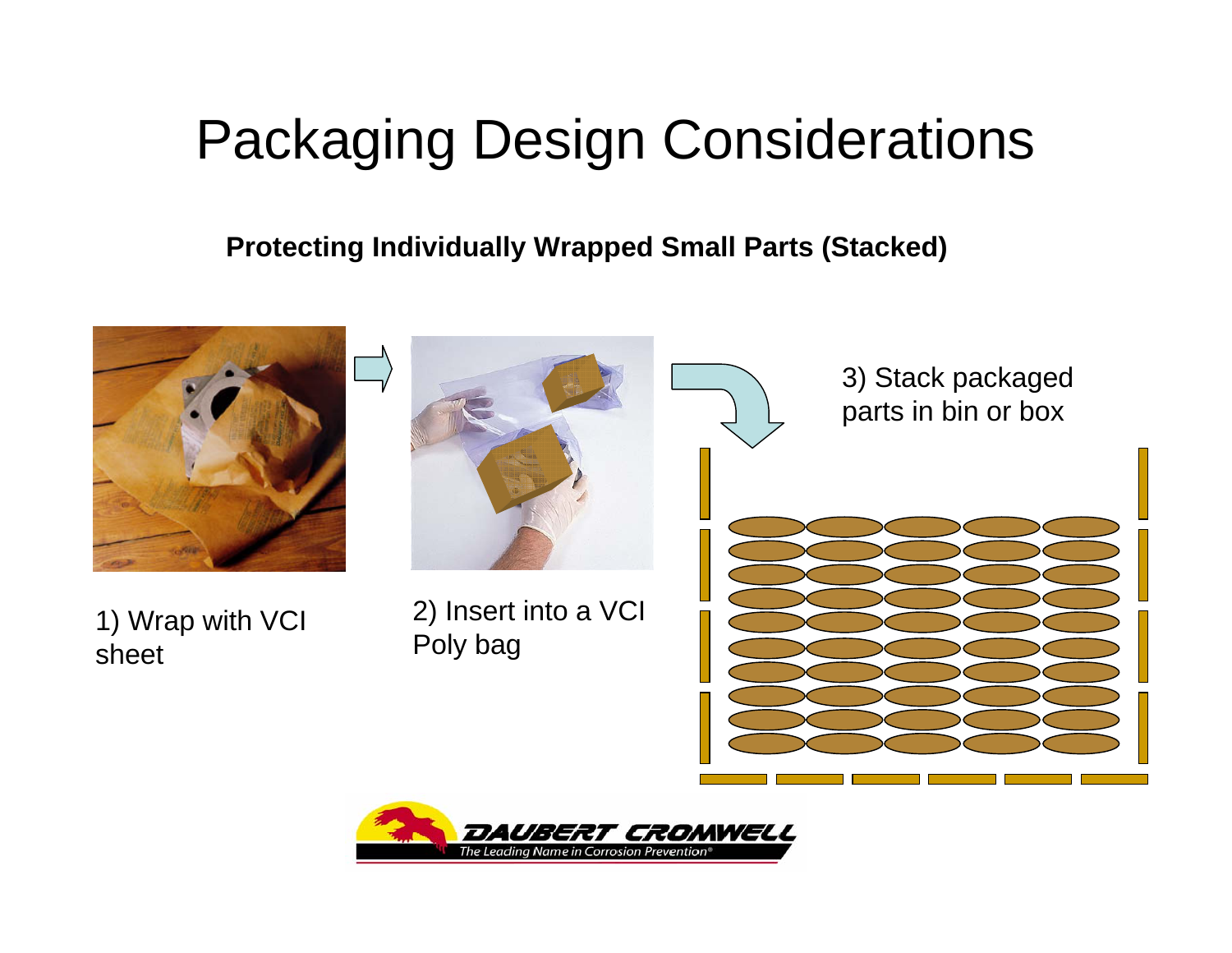**Export Packing of CKD motorcycles in India**

A shroud of Uniwrap MPI VCI paper protects metal and plated surfaces. The VCI formula is compatible with all synthetic components.



Uniwrap MPI at the base of the package provides VCI protection for the KD components attached to the pallet.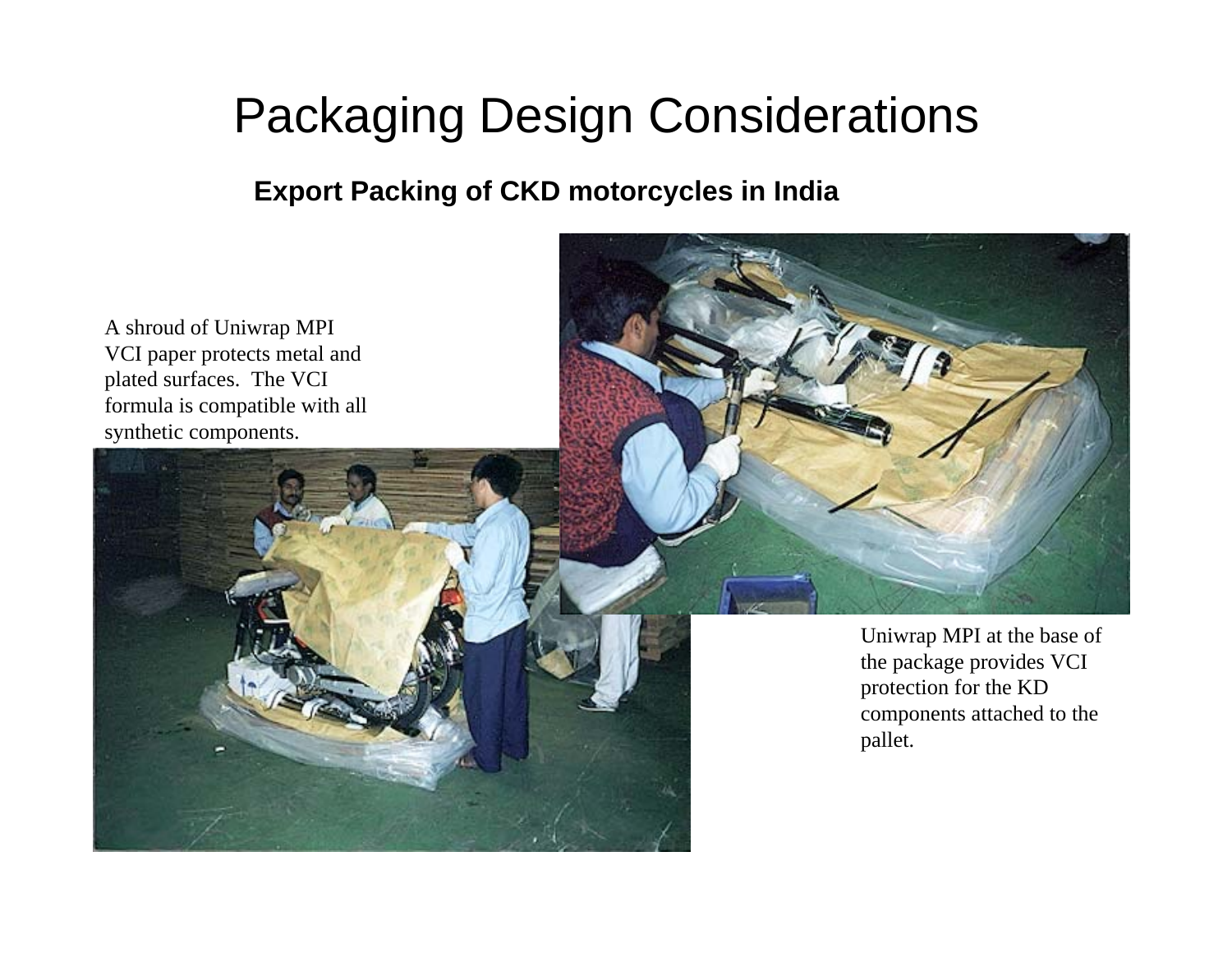#### **Export Packing of CKD motorcycles in India**

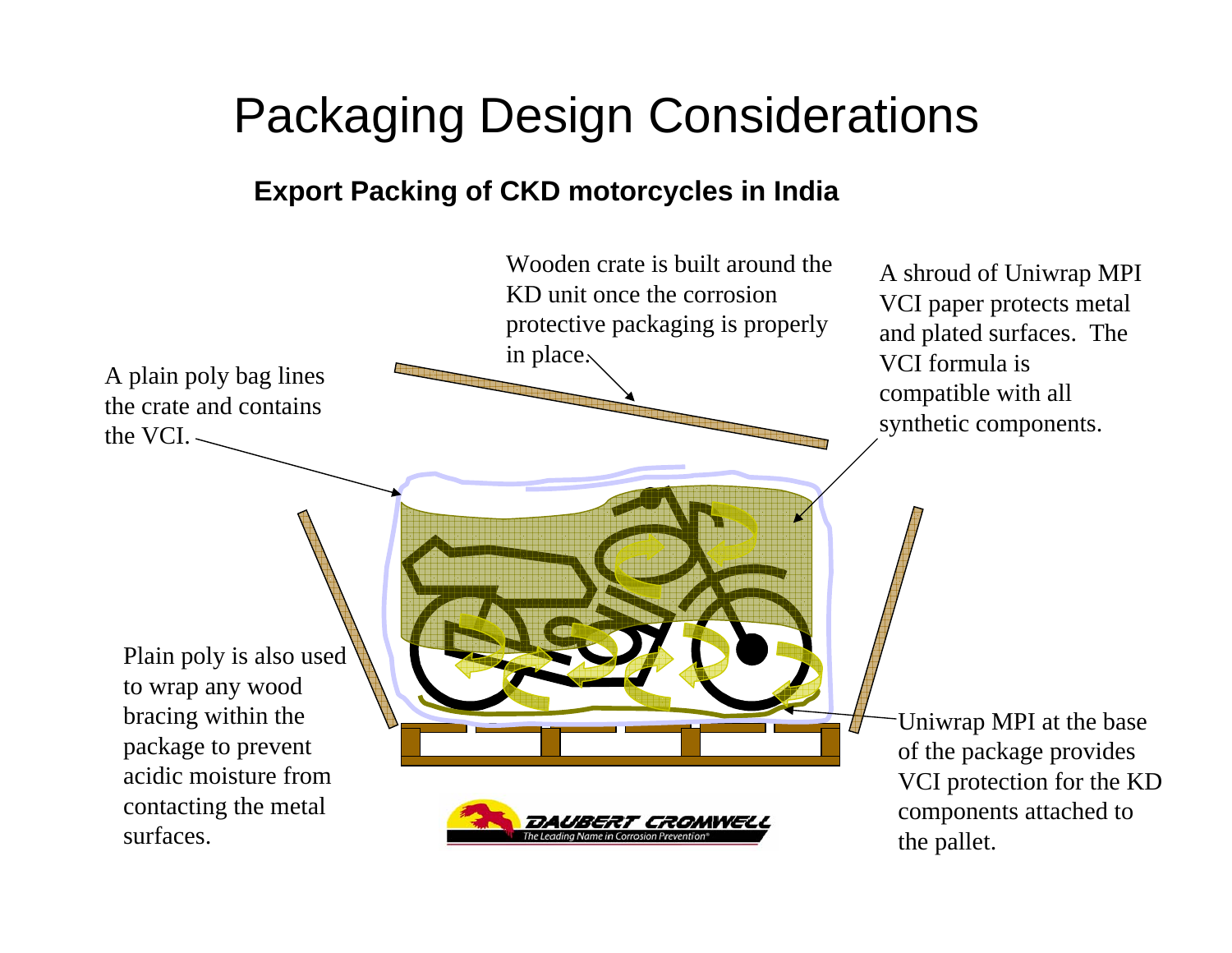Mechanical and Corrosion Protection of Pumps and Valves

In this design, the corrugated separator prevents the VCI from reaching the metal surface.



Corrugated cardboard separators used as cushioning can be a significant source of corrosion.

Exposed metal components susceptible to corrosion.

Painted surfaces don't require VCI protection and the VCI does not affect them.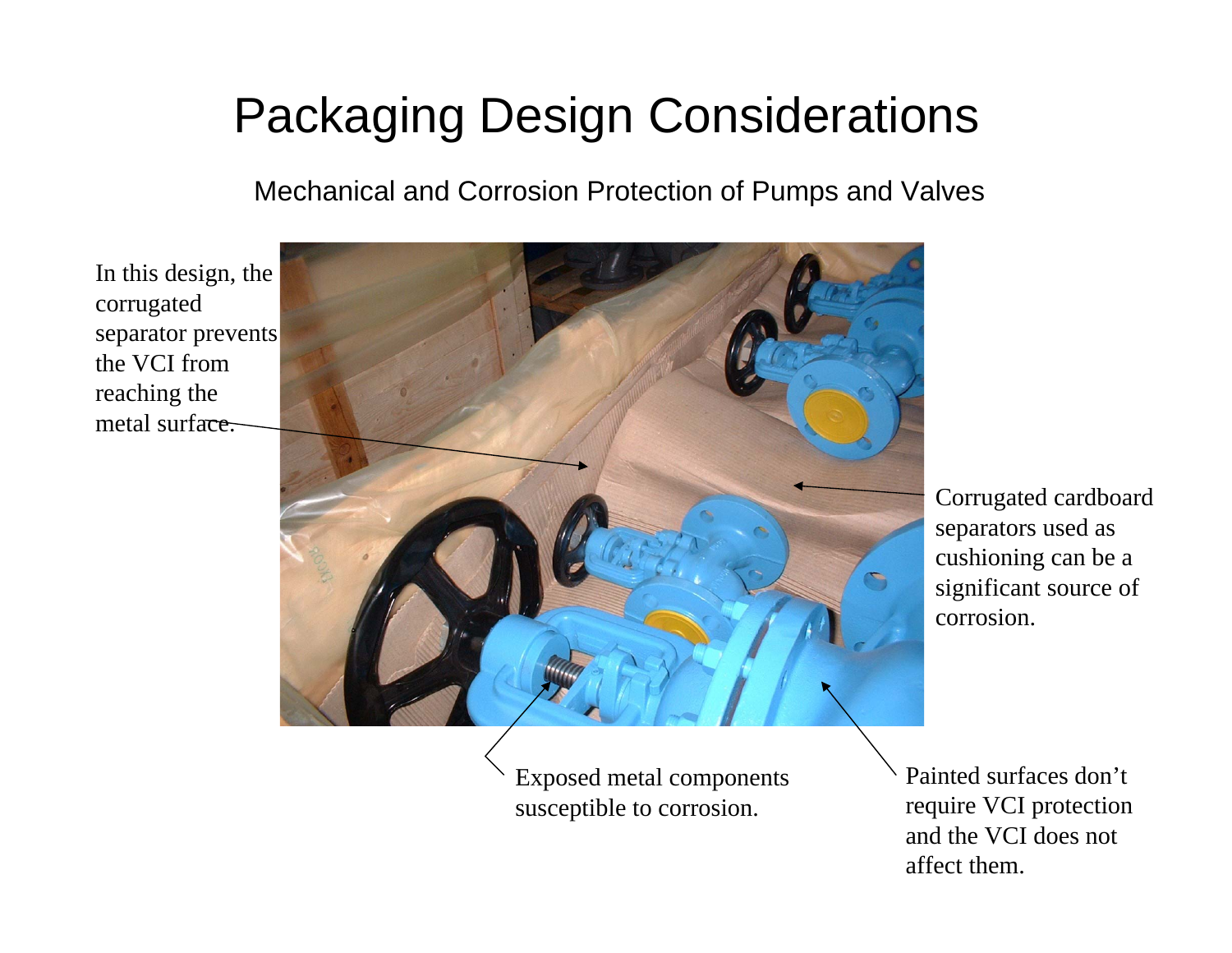Mechanical and Corrosion Protection of Pumps and Valves